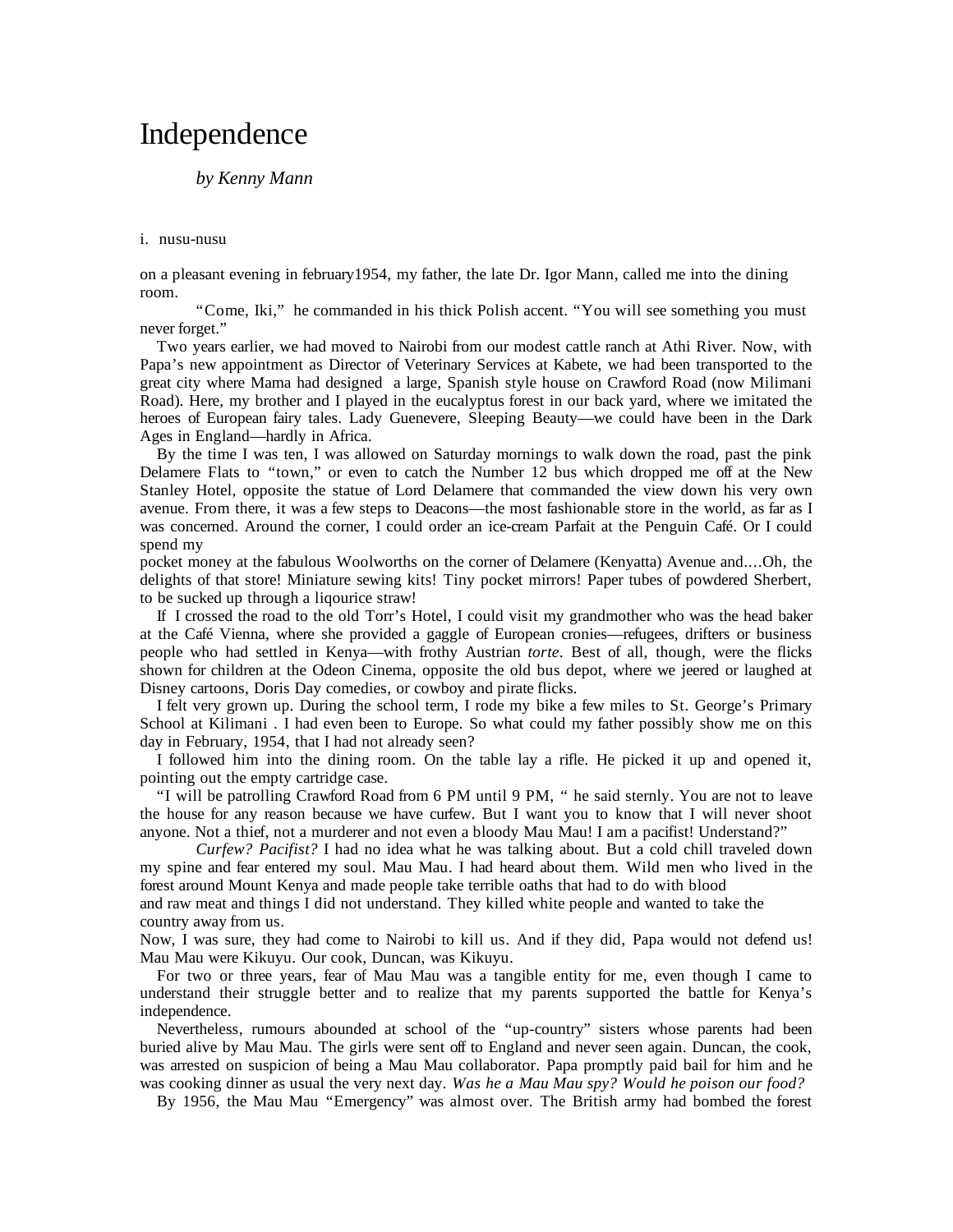hide-outs and in 1957, Dedan Kimathi was hanged. Papa had thrown out his rifle and life in Nairobi was on a tremulous upswing. Coffee-time at 4.30 PM every day at our house had become known as a meeting place for all manner of foreign aid individuals, diplomats, artists, writers, politicians, African and Asian friends, famous and infamous, known and unknown.

 In our house there was no color bar and everyone was welcomed to a meal and a bed, if necessary. My parents were a charismatic couple, always plotting the next fun event. It might be dinner at the Pagoda—Cherry Blossom's Chinese restaurant, or a costumed arts ball which required weeks of preparation and attracted hundreds of guests to the rented hall. It might be a fund-raising walk for Freedom From Hunger, of which Papa was Chairman, or perhaps Mama would be sewing exquisite costumes for the puppets used in opera performances at the Nairobi Arboretum.

By the time I was 14, I was fully immersed in Nairobi's rich cultural life myself. I saw foreign movies at the Alliance Francaise and the Goethe Institute, and watched lengthy Indian films at the Shan Cinema, at the Thika Road junction. I was deeply involved in amateur drama at school, at the Donovan Maule or the National Theatre. I took piano and ballet lessons, participated in national competitions and sat for the English examinations. I spent hours at the MacMillan Memorial Library, reading or doing my homework, and spent many Saturday afternoons at the Nairobi Museum, poring over the insect collection and slightly revolted at the dusty stuffed animals.

Along with my sister, I now attended the all-white Kenya Girls High School, affectionately known as the "Heffer Boma" and ruled with an iron hand by the English head mistress, Ms. Stott.

Classes ended at 4 PM, after which there was "tea" and then obligatory sports. Dressed in cumbersome grey knee-length "shorts" I flailed my way around the hockey pitch or never shot a goal in netball. No, I was not athletic at all. My real interest was in boys.

My best friend Avril and I were always on the look-out for potential "boyfriends" and had also

become intensely curious about Nairobi. Unbeknownst to our parents, we spent our weekends riding all over the city on our bikes. I could

easily ride the ten miles to Avril's house on Brookside Drive, and together, we would set out for Nairobi Dam, off

Ngong Road, where I had a canoe and we could eye the school boys showing off their water skiing.

Up until then, our lives had been more or less restricted

to Nairobi's "white" urban areas. Now we roamed down River Road, through Eastleigh and Mathari Valley, streaking through African slums with fear and amazement. *This* was how they lived? We freewheeled through Parklands, staring into windows to glimpse Asian families at their meals. We circled the Khoja Mosque, lit up every night with thousands of bulbs. Amazing! Nairobi had *Muslims!* And we cruised slowly along Muthaiga Road, marveling at the mansions and lush gardens that bespoke the untold wealth of their white inhabitants.

We never did meet any boys, but we gradually realized that we had taken for granted or simply ignored the strange triad of Europeans, Asians and Africans living parallel but largely separate lives in this City in the Sun, as it was called. Our awakening was slow and confused. Why was it that the only Africans we "knew" were our servants, and even then, only by their first names? Why was it whispered that Harriet, a school-mate, was a "tramp" because she had been seen with an African boy? Why did we avoid the glances of Asian boys on the streets? Why was I so afraid of Victor, the "halfcaste" boy who actually *talked* to me at the bus-stop—broke the unspoken taboo that divided us all?

These were vague questions, nagging at the back of my mind. But I had no answers and was hectically involved in being a teenager. I was an avid reader and loved the out-

door news stand near the Post Office, where one could buy

almost any magazine or newspaper from almost anywhere in the world. *Time, Life, Better Homes and Gardens, The London Times—*the world was at my finger-tips and I was hungry to explore it. I thrilled to the delights of Bazaar Road, where I bought silk stockings and fabrics that Vera Brablik tailored into pretty dresses. Mama bought me my first high-heeled shoes at the Italian shoe-store near the New Stanley Hotel. I soaked my net petticoats in starch to make them even fuller. I tried to straighten my unruly hair by ironing it.

I was mad for the BBC radio dramas broadcast from London. I was mad for the British Top Ten Pop Charts, broadcast by the British Forces Broadcasting Network in Nairobi every Friday night. And on Saturdays, I could rush down to Assanand's, the music store near the Kenya Cinema, to buy the latest hit by Connie Frances, the Everly Brothers, Helen Shapiro or Cliff Richard and the Shadows. And when—oh amazing bliss—The Shadows actually performed in Nairobi, my friends and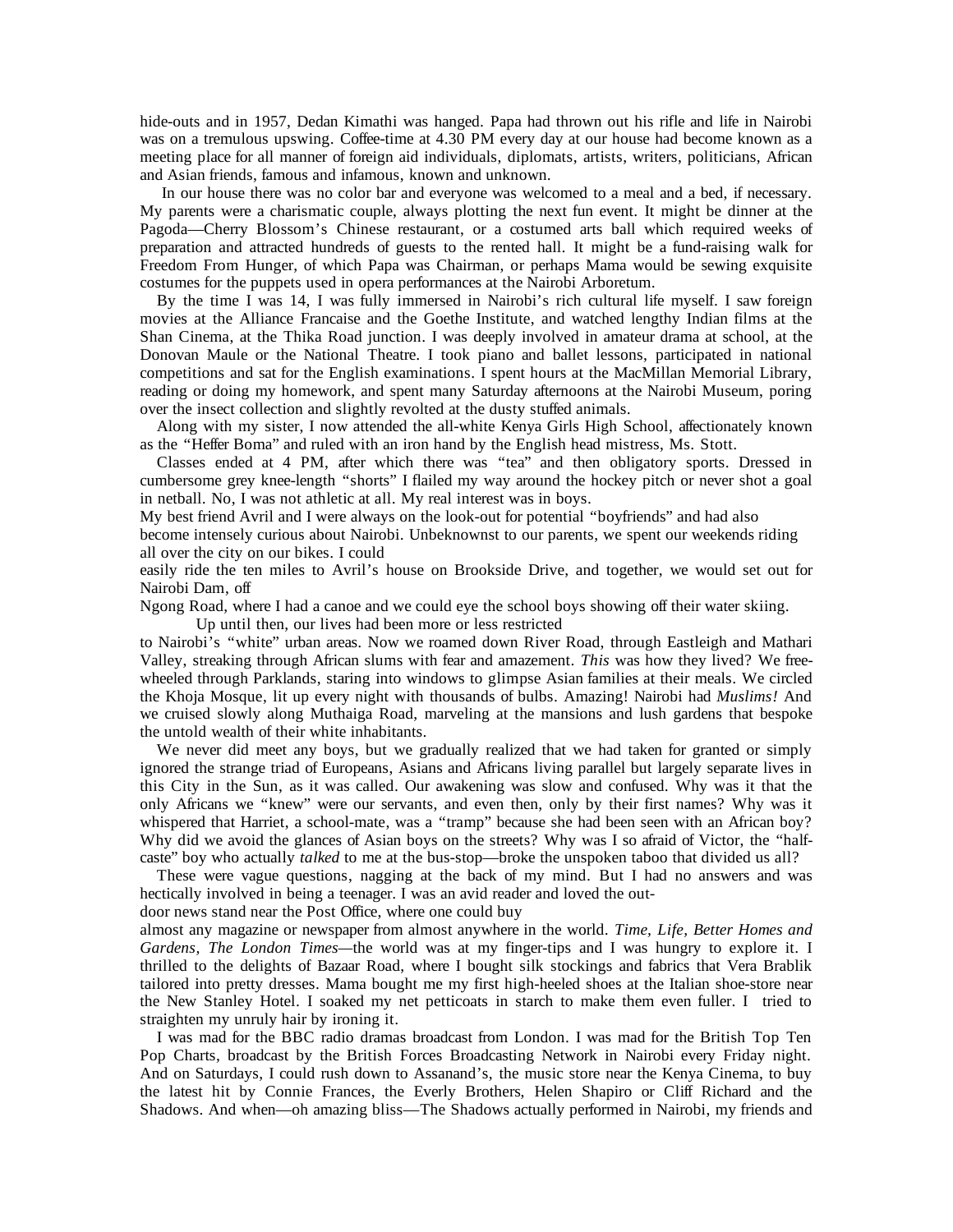I thought that the three guitarists, singing their bland harmonies with a step forward, a step back, were the sexiest thing on this planet. From then on, our frequent Saturday night dances became raucous with rock 'n roll, the hand-jive, and the twist, our minds always tuned to the latest fad in England or America.

 We spent our weekend afternoons flirting at the Nairobi Club swimming pool—unaware that this bastion of anti-Semitic British colonialism had refused my own father membership some years earlier. We went on safaris, camping in the bush where we were more familiar with the picturesque tribal people than with our African urban neighbors. But racial barriers in Nairobi were slowly crumbling. With some older boys, I began to frequent the forbidden Sombrero Club, near the Nairobi Market, where African and Asian youths hung about drinking Tusker Lager. We eyed each other curiously.

As a teenager I was oblivious to local politics, but even I could feel the rumblings that rocked Nairobi's party atmosphere in the years before Independence. Tom Mboya

and Oginga Odinga led rival political parties. Jomo Kenyatta had been released from prison. Duncan, our cook, told me that after Independence, my little Fiat 600 would be his. Every week, friends including Avril—left Kenya for good, their families terrified of what they believed would be a bloodbath. Now our parties were to say farewell as boys and girls from the Duke Of York, the Prince Of Wales, St. Mary's, Loreto Convent, The Boma and other local high schools flew off from Embakasi Airport or boarded the train for Mombasa, heading for the ships that would take them "home" to England or away to South Africa and Australia. My parents—Jewish refugees from Eastern Europe had firmly made Kenya their home and had no intention of leaving. I studied hard for my "O"-Levels and passed in 1962 with flying colors. Only two more years to the "A"-Levels, I thought, and I too would leave Kenya to join my friends in England.

On December 12, 1963, my family attended the Independence celebrations. There were very few other whites present. At midnight, the Duke of Edinburgh lowered the British flag and the Kenya flag was raised to a triumphant roar from a hundred thousand African throats. Just when we thought it was over, the last Mau Mau appeared in the floodlit arena—gaunt men with matted hair and ravaged bodies who had been living in the Mount Kenya forest for some ten years.

They laid down their arms before President Jomo Kenyatta. And with that gesture, I knew that I, too, was liberated. There was nothing more to fear. The Freedom Fighters had won and I was free to stay or to go, to leave or return. Kenya would find its own path, as I would mine.

#### ii. baksheesh

Every day, I spend several hours at the YooKay Internet Café in Nairobi, which has now become my "office". The day comes when I cannot find my very expensive and much treasured little Sony flash drive. Could I have left it at the Café? I drive all the way back there, hoping to recover it but feeling unreasonably despondent. Of course, I will never see it again, someone will have picked it up and kept it—after all, this is Kenya, where the gap between rich and poor is considered the widest in the world and the black market for electronic gadgets lives and dies on stolen goods.

When I ask the manager—a pretty young Kenyan with long, braided hair—if anyone has handed in a USB flash-drive, she raises her eyebrows. "Sony?" she asks. My heart leaps. "Yes!"

 I thank her profusely. It is a moment of triumph. After all, we are bludgeoned daily by one scandal after another—government corruption more treacherous with each passing day, daylight robbery an accepted fact of life—so I greet this simple, honest act with elation.

 As I climb the stairs to my favorite place at the bar, where I can plug in my own computer and order a fresh passion fruit juice and a delicious vegetable *samosa*, I am nagged by a troubling thought. Should I have given the manager a *baksheesh*? It would certainly have been expected.

 I am about to go downstairs with a five hundred shilling note clutched in my hand (about \$7.00) when I stop myself. Why should I pay someone for being honest? Why should this normal act of human kindness be rewarded

### with money?

I turn around and walk back upstairs. I need to think about this a little more.

 Two days later, my sister and I are driving through Nairobi's notoriously crime-ridden center. We are headed for the Skylite Hotel—a four-story backstreet building in which a maze of tiny,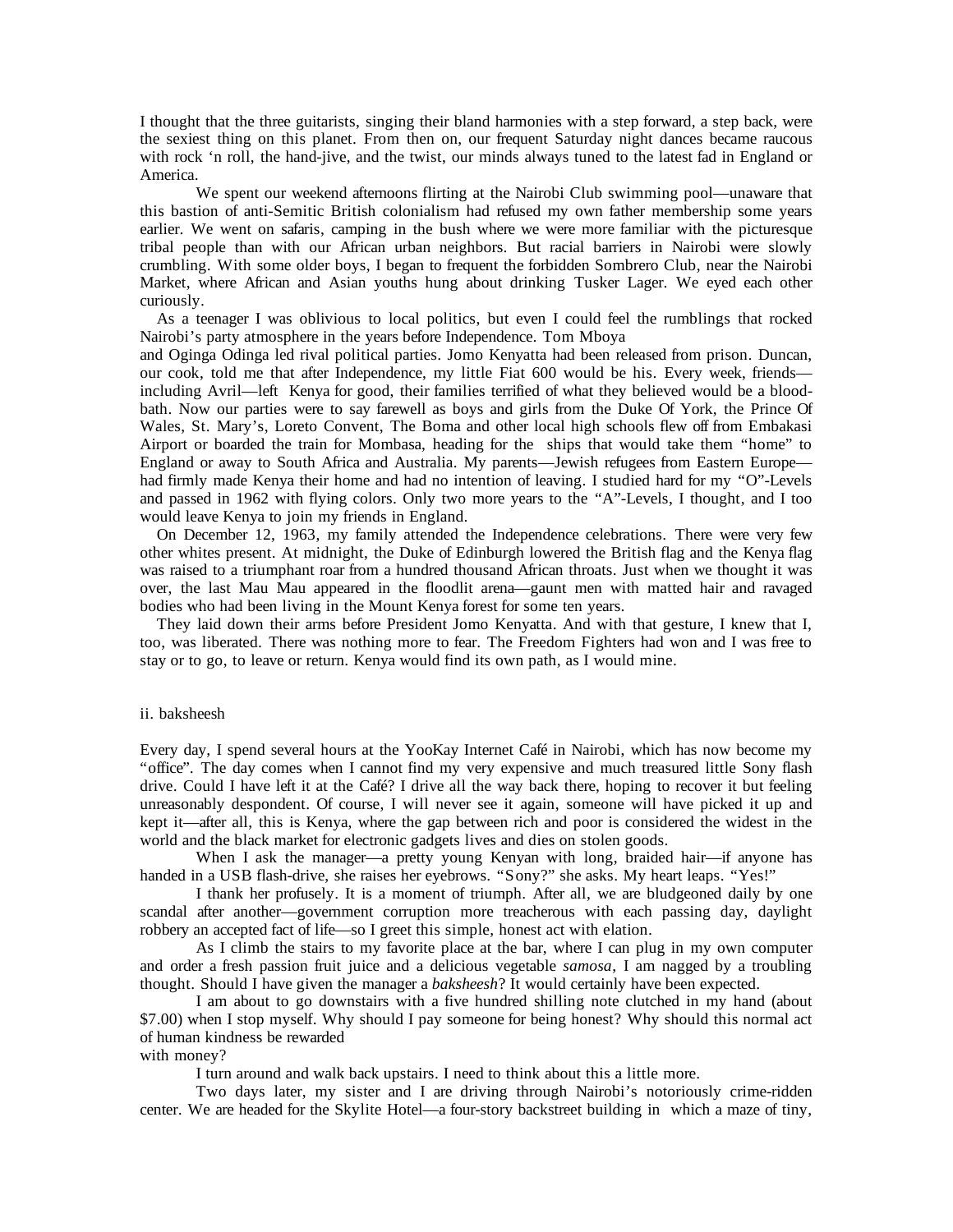cell-like rooms has been converted into illegal shops where West African traders sell beads, carvings and curios. In the passenger seat, I swelter in the mid-day heat, but can only open the broken window a crack.

My sister's window is open about three inches. "Is your door locked?" she asks.

 "Yes," I sigh, weary of all the precautions one must take before braving these teeming lanes. I have stowed my purse on the floor below my seat, but my sister wears a tiny pouch to hold her cell phone and watch. The pouch itself hangs well below sight, but its narrow strap hugs her shoulder, visible through her window.

 As traffic slows to a crawl, we both leap in fright when a young man pounds his fist against my door and points down to the front tire. As our attention is thus diverted, a little boy thrusts his skinny arm through my sister's win- dow, snatches at the tell-tale shoulder strap and darts off with the pouch. In seconds, the accomplices have vanished in the crowd.

"Goddamn!" my sister yells. "Goddamn it! That's the third time! Bloody *hell*!"

 In my mind's eye, I see only the frantic, white-rimmed eyes of the older youth; the flashing black arm of the child, muscled, snake-like, the practiced strength with which he ripped the strap from my sister's shoulder.

" That really stinks," I offer.

 "Oh well," my sister says," already putting the experience behind her. "The mobile and the watch were both old and cheap—worthless, really—what's gone is gone."

 She has already forgiven the thieves, for they are poorer than we and therefore their crime can be anticipated. In any case, we are *wazungu* (whites) in a black country—as Mama sometimes says, "the only drop of milk in the coffee"—so what else can we expect?

 We are invited to a South African *brei*—a Sunday barbecue that traditionally starts at lunch time and continues until all hours. The hosts are Selma, a Danish woman employed at the Danish Embassy, and her South African friend, Celine. Ranita, a Kenya-born Hindi arrives, along with Alice, an American journalist.

 We sit outdoors around the large wooden table. The air is fresh from the new rains, thick with the scent of Franji Pani.Pink petals from a soaring Bombax tree waltz down into our Shandies. We lounge about, languidly waiting for lamb and corn and sausages and butternut pumpkin to roast slowly over Celine's perfect coals.

 "I just can't get my cook to learn anything new," she complains. "She does everything I tell her beautifully, but she has no initiative at all! I say, 'Here's the recipe book—now find all the recipes for pork and choose one that you would like to cook and tell me what I need to buy for it.' he looks at me blankly and it's just hopeless."

 "I know!" exclaims Ranita. "We have the same problem at home. Mother has to do all the cooking because Joseph only knows *posho* (corn meal) and *sukuma weeki* (kale). It's not just that they won't learn new dishes—they won't even try any new foods. What kind of mentality is that, I ask you?"

"Maybe a form of rebellion?" I suggest. "Or maybe they

are content with a very limited diet and think we are crazy—always worrying about new foods."

 "Oh, nonsense!" Ranita shouts. "Come on! They are employed like anyone else—they should have more pride and interest in their jobs."

 "Absolutely," my sister agrees. "They're lucky to have those jobs—we take care of them as though they were our own children. Without us, they would be starving on their *shambas* or living in some Nairobi slum on ten shillings a day, or losing their goats to the drought in the north."

"Yes," I agree. "We have worked out a perfect system of bondage."

 I am uncomfortable in this exchange, containing its own truth yet rife with echoes of old Colonialism in every sentence. Alice has been listening quietly all the while.

 "I was recently in Mali," she says, "being shown around a new development project. We were in a small village and invited to remain until dark. With great pomp and ceremony, the village chief plugged a cable into an electric socket and one naked bulb lit up. Everyone applauded madly and drank beer in celebration and made endless speeches about this wonderful achievement." Susan runs her hand through her short, grey-blonde hair. "But I was disgusted!" she continues.

 "'What do you mean, great achievement?' I asked. 'You're raving over one light bulb? You should be ashamed of yourselves! Come on! You've had forty years of development aid—you should have had the whole village lit up by now."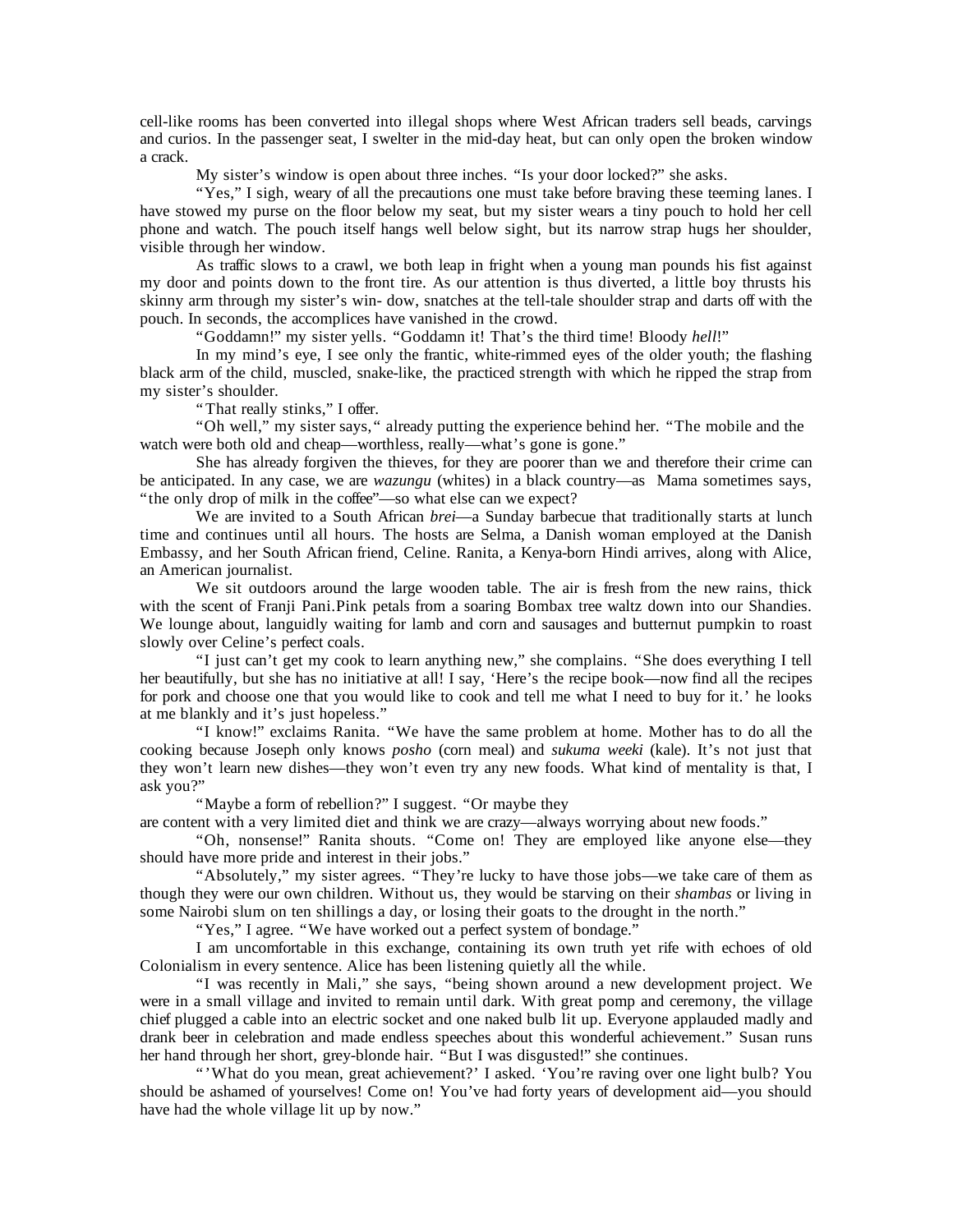There is general agreement.

 "You know," Selma muses, her chunky body hunched over the table to emphasize her words, "In Denmark, we have to give 1.7% of our gross national product to aid for

developing countries." "Why?" I ask.

 "Because we feel guilty, and we feel that we are obligated to help these poorer countries," she replies.

 "But isn't that the root of the problem?" I ask. "Why do you feel obligated? Especially Danes—you hardly had any colonies—what do Danes have to do with African development?"

 "Well, we are altruistic," Selma replies, "and we can afford it. And of course, there are payoffs in trade relations." However, she points out, the Kenya government recently passed a new law. The country is swarming with NGO's (non-governmental organizations) for everything from AIDS education to drought relief. Whereas such NGO's could previously administer and allocate their own funds, the new law dictates that such funds must first pass through a government agency, which also controls their allocation. Needless to say, very little money is actually passed on to the intended recipients and the Danish government has drastically reduced its funding to Kenya.

"Maybe that's a good thing," Celine says. "Let all these people just clear out and let

Kenyans get on with it. They don't need us any more! It's been forty-three years since Independence!" "Ah no—we Hindis who live here need this!" Ranita exclaims. "You see, we are totally involved in developing our karma and gaining good points for *darma*—so we give, but it is totally selfish. I am telling you, worrying about our karmic points really keeps us on the straight and narrow!"

 In India, Ranita explains, the thriving economy is fueled by young Indians who have been educated abroad—primarily in Silicone Valley—and who return much richer

than when they left. "They pour their money into schools,

community projects, micro-finance—they come back and want to give to their country and also to do good *darma.* Here in Kenya, the Africans do not have a sense of country—it is all about the self, and the family—it never goes beyond that. And of course," she adds, "there are powerful interests that have no intention of allowing Kenya to 'develop.'"

 My sister relates her newest chunk of gossip. The film *The Constant Gardener,* which was shot in Kenya, has just been released here. The English musician who composed the score for it has been given twenty-four hours to leave the country. "The government didn't like the film," my sister says. "It came too close to the bone, so they are deporting anyone who was associated with it. This composer is married to a Kenyan, has three children and supports twenty-seven others," she says, "but the government wants him out."

 "No, that's not it," Ranita says. "You can bet that some politician covets that bit of business, wants to buy into it, so they have to remove the competition. Look—they tried to shut down the Nakumat chain of supermarkets, which are Indian-owned, for the same reason. Somebody wants that chunk of the pie, that's all."

 Overhead, the sky has clouded over. A brisk breeze sets up a susurrus rustle in a pepper tree. Any moment now, it will pour. The party is over. On the way home, my sister and I drive along Spring Valley Road. Tall acacia trees lean forward, their yellow trunks forming a luminous tunnel through which we pass. As the first heavy drops fall, red dust spatters up in tiny ferrous discs.

 My sister's cell phone rings. It is Lkaitasian, a Samburu friend who has helped her with her safaris in the north. His

fourteen-year-old niece is in Kenyatta Hospital, awaiting

heart surgery, and he needs more money from my sister to buy food for her, since the hospital does not provide any.

 My sister agrees to meet him the next day, but as she ends the conversation, her shoulders sink and she is almost in tears. "I just can't handle it any more," she says. She has already given Lkaitasian some forty thousand shillings (about \$500) – a vast fortune in this country, and spent hours on the phone trying to raise funds for the surgery. Last week, her maid's mother died and hours on the phone trying to raise funds for the surgery. she had to provide the bus fare and part of the funeral expenses. In the same week, her gardener Silvano had to attend a court case involving a dispute over his land. My sister pays his bus fare every time he travels the five hundred miles home, and gives him money for food. She pays the lawyer. She bribes the authorities for him. And because she has helped these members of her staff, she will have to